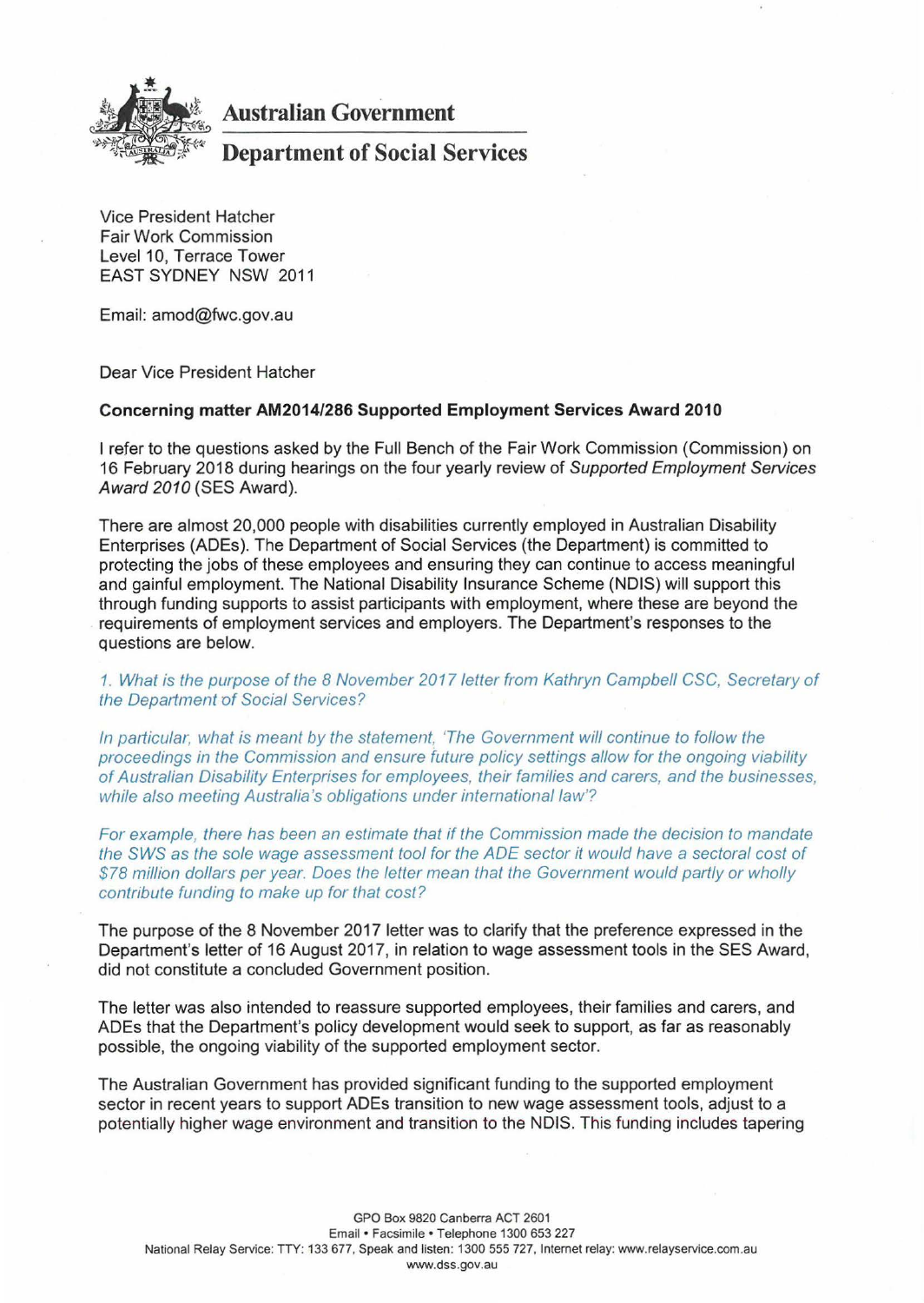wage supplementation and access to funding support for business improvement advice and future business planning. Any decision to provide additional funding support would be a matter for Government to consider in the context of the industrial landscape, including wage-setting arrangements.

The Department would like to see any new wage-setting arrangements protect the interests of the 20,000 people with disability currently employed in ADEs. The Department will closely consider any decision of the Commission with a view to ensuring that any changes to policy settings promote the rights of persons with disability, including the right to work, and are consistent with Australia's domestic and international legal obligations, including relevant Articles of the United Nations Convention on the Rights of Persons with Disabilities and the International Covenant on Economic, Social and Cultural Rights.

2. Exhibit 64 had attached to it an extract from a submission, which the Australian Government made in 2006 to the Australia Fair Pay Commission, under the Workplace Relations Act, concerning minimum wages for the disabled sector. Paragraphs 11.95 through to 11. 98 of that submission, on pages 366 through to 367, expressed the view that the SWS was not an appropriate wage assessment tool for the supported employment sector. Does this remain the position of the Government or does it now have a different position, which it wishes to articulate?

The Department reiterates that wage setting is a matter for the Commission and parties. The landscape in which ADEs operate has changed since that submission was written. In particular, the Department acknowledges the impact of the Federal Court's decision in Nojin vs the Commonwealth of Australia [2012] FCAFC 192 and the removal of the Business Services Wage Assessment Tool (BSWAT). On that basis, regard should be had to the context in which the comments in the 2006 submission were made.

In addition, the Department acknowledges that the SWS has now been modified, with the consent of all parties, following a lengthy conciliation process, in AM2013/30, and the fouryearly review.

3. Given that the SWS is a tool developed by the Department, is it accepted that the Commission has the power to, through a variation to the Award, determine any further modifications to the SWS, which it would consider appropriate?

Yes, it is accepted that the Commission has the power to vary the SES Award to determine further modifications to the SWS, if the Commission considers that appropriate.

4. Noting the Department's letter of 8 November 2017, which stated, 'The Government believes that this is a matter for the Award parties and the Fair Work Commission', would the Commonwealth continue to support whatever wage assessment matters are determined by the Commission, through the financial support to independent assessors to work in the ADE sector to implement such a tool? Would the Commonwealth be in a position or interested in doing that if the tool incorporated features other than productivity?

The Department only funds the assessments of the SWS, and will continue to fund these for the modified SWS starting from 1 July 2018.

Whether, and to what extent, the Commonwealth would fund assessments of a different wage mechanism is a decision for Government to make, subject to the Commission's decision. Any Government decision would necessarily consider the environmental context, including the degree of legal certainty in relation to the application of a wage assessment tool or tools.